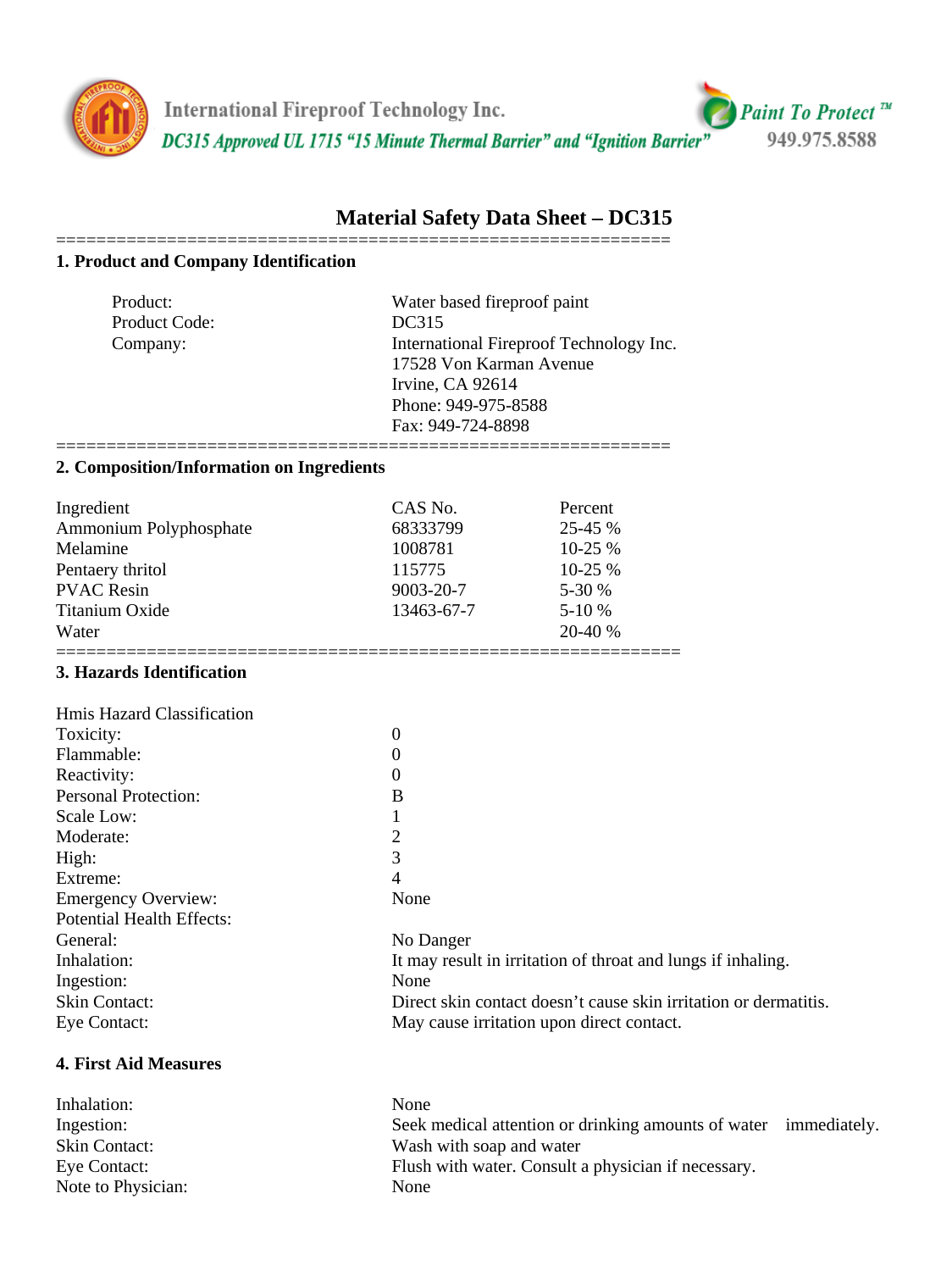## **5. Fire Fighting Measures**

Solid Content:<br>Density:

Storage Temperature:

Viscosity:  $> 80 \text{ K}$ <br>
pH:  $7.0 \pm 1$ <br>
Thinner: Water

Thinner: Water<br>Storage Temperature: 5°C - 35°C

| Fire:<br>Explosion:<br>Fire Extinguishing Media:<br>Special Information:                                                                        | None-Flaming<br>Not considered to be an explosion hazard.<br>None-Flaming<br>None                                                                                                                                                                                                                                                                                                                                                                                 |
|-------------------------------------------------------------------------------------------------------------------------------------------------|-------------------------------------------------------------------------------------------------------------------------------------------------------------------------------------------------------------------------------------------------------------------------------------------------------------------------------------------------------------------------------------------------------------------------------------------------------------------|
| <b>6. Accidental Release Measures</b><br>Steps to be taken in case of spill or leak.                                                            |                                                                                                                                                                                                                                                                                                                                                                                                                                                                   |
| Maintain adequate ventilation.                                                                                                                  | Prevent runoff to sewers. Use sand or other material to dam or contain<br>spill. Soak up with an inert absorbent. Store in a closed container<br>until disposal.                                                                                                                                                                                                                                                                                                  |
| <b>7. Handling and Storage</b>                                                                                                                  |                                                                                                                                                                                                                                                                                                                                                                                                                                                                   |
| Handling:<br>Storage:<br><b>Special Comments:</b>                                                                                               | Keep containers tightly closed.<br>Period $\leq$ 24 months<br>Store between $5^{\circ}$ C - $35^{\circ}$ C in a closed container in a protected area.<br>Wash hands thoroughly with soap and water after handling as a<br>standard hygienic practice.                                                                                                                                                                                                             |
| 8. Exposure Controls / Personal Protection                                                                                                      |                                                                                                                                                                                                                                                                                                                                                                                                                                                                   |
| Airborne Exposure Limits:<br>Ventilation:                                                                                                       | None<br>A system of local and/or general exhaust is recommended to keep<br>employee exposures below the Airborne Exposure Limits. Local<br>exhaust ventilation is generally preferred because it can control the<br>emissions of the contaminant at its source, preventing dispersion of it<br>into the general work area. Please refer to the ACGIH document,<br>Industrial Ventilation, A Manual of Recommended Practices, most<br>recent edition, for details. |
| Personal Respirators:                                                                                                                           | Wear dust mask during work.                                                                                                                                                                                                                                                                                                                                                                                                                                       |
| <b>Skin Protection:</b>                                                                                                                         | It is good to use protective gloves.                                                                                                                                                                                                                                                                                                                                                                                                                              |
| Eye Protection:                                                                                                                                 | Wear goggles to avoid splash.                                                                                                                                                                                                                                                                                                                                                                                                                                     |
| 9. Physical and Chemical Properties                                                                                                             |                                                                                                                                                                                                                                                                                                                                                                                                                                                                   |
| Appearance:<br>Odor:<br>Data relevant to safety:                                                                                                | White liquid<br>Odorless                                                                                                                                                                                                                                                                                                                                                                                                                                          |
| Changes in physical state:<br>Flash point:<br>Ignition temperature:<br>Self-ignition temperature:<br>Color:<br>Particle size:<br>Solid Content: | Temperature > $60^{\circ}$ C; after the pail is opened.<br>Not applicable<br>Not applicable<br>Not applicable<br>White; also available in standard color range<br>$<$ 45 $\mu$ m<br>Above 65%                                                                                                                                                                                                                                                                     |

 $1.30 \pm 0.05$ 

 $> 80$  KU (at 25°C)<br>7.0  $\pm$  1.0